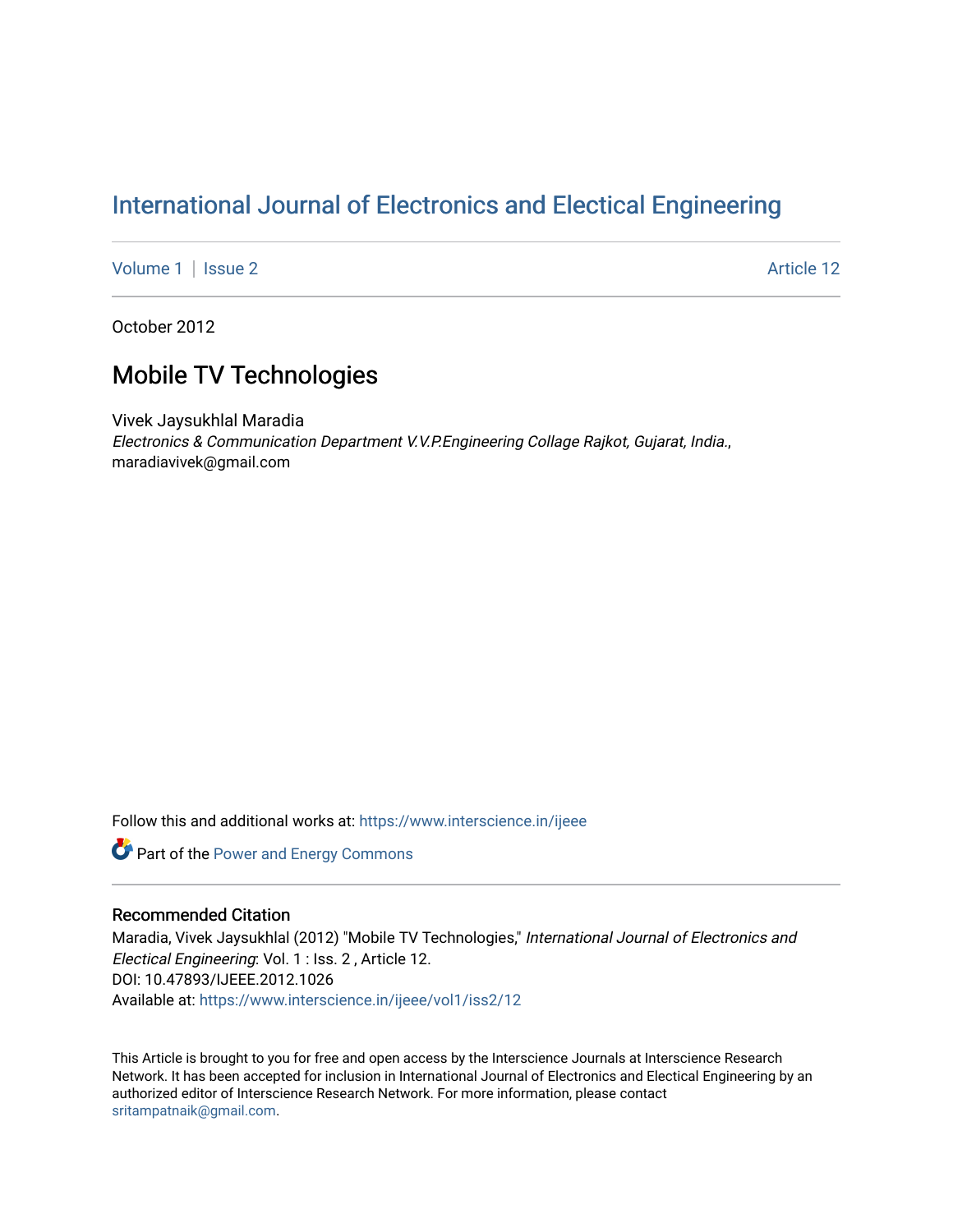#### **Mobile TV Technologies**

#### **Vivek J. Maradia**

Department of Electronics & Communication, VVP Engineering College (GTU)

Rajkot 360005, Gujarat, India

maradiavivek@gmail.com

*Abstract*— **Mobile TV is a generalized term used for the technologies through which all the TV channels can be seen on our mobile phone. Using their mobile TV phone, people could enjoy real-time news, sports, weather forecasts and live entertainments in a fast-moving car, outdoors, and anywhere. Technologies are classified in Cellular and Broadcast. Cellular Network includes 3G, MBMS and TDtv. Broadcast services includes 1Seg, DMB, DVB-H and MediaFLO. Few platforms which provide this technology are Alcatel's Unlimited Mobile TV, Bharti Telesoft's VDP, CyberLink Mobile TV Solution etc.** 

*Keywords*— **3G, MBMS, TDtv, 1Seg, DMB, DVB-H, MediaFLO** 

#### I. **INTRODUCTION**

No doubt the biggest media in history is TV and the biggest communication industry nowadays is mobile phone. Mobile TV will be a killer application in the next generation of mobile phones, creating a new convergence paradigm of broadcast and mobile services. Mobile TV involves bringing TV services to the mobile phones. Today's mobile digital broadcasting technologies enable the combination of that two in one device, the mobile TV phone. Using their mobile TV phone, people could enjoy real-time news, sports, weather forecasts, and live entertainments in a fast-moving car, outdoors, and anywhere. In addition to mobility, mobile TV delivers a variety of services including video-on-demand, and live TV programs



Fig. 1 Mobile TV Concept (Generalized Figure)

Another exciting opportunity for users is Mobile TV pod casts, where content is delivered to a user's mobile on demand or by subscriptions. Stored locally on the handset, this content can then be viewed even when there's no network connection. And a service provider can schedule the delivery to "off-peak" hours, for example during the night.

#### II. **TRANSMISSION MODES**

 Technically, there are currently two main ways of delivering mobile TV. The first is via a twoway cellular network and the second is through a one-way dedicated broadcast network.

#### **1 Two Way Cellular Network**

Out of the 120 plus commercially launched mobile TV services worldwide, more than 90% of these are based on existing two-way cellular networks, using unicast. With unicast, content is transmitted separately from a single source to a single destination, like from a server to a mobile handset Land-based broadcasting methods send out analog or digital TV signals over the air from terrestrial base stations. A phone with a TV antenna and an analog or digital TV tuner (receiver) can pick up the signals.



Fig. 2 Mobile TV Terrestrial

International Journal of Electrical and Electronics Engineering (IJEEE), ISSN (PRINT): 2231 – 5284, Volume-I, Issue-2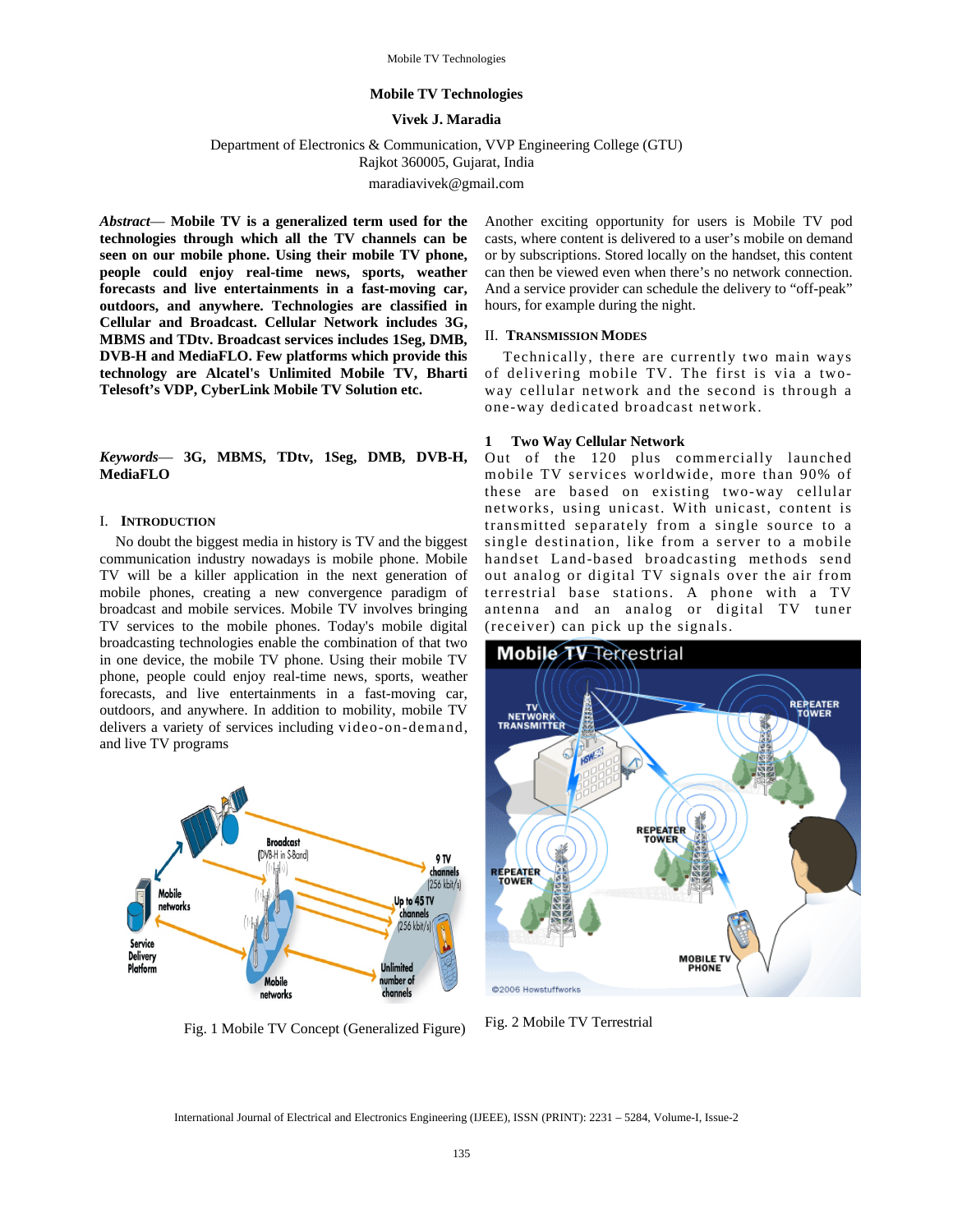There are a bunch of mobile-TV versions like T-DMB (Terrestrial Digital Multimedia Broadcast), MBMS (Multimedia Broadcast and Multicast Services), MediaFLO (a proprietary Qualcomm technology) and DVB-H which use this mode of transmission.

#### **2 Satellite Broadcasting**

Some standards rely on satellite broadcasting to deliver live TV to cell phones. They can broadcast from satellite to phone, from satellite to base station to phone or use both methods simultaneously.

Two systems that employ this approach are MBSAT and S-DMB. In the S-DMB (Satellite Digital Multimedia Broadcasting) system, a content server sends the live TV feed through an encoder and transmits the data to an S-DMB satellite. The geostationary satellite rebroadcasts the signals directly to terrestrial repeaters and directly to cell phones on the S-band. The terrestrial repeaters fill in the gaps where satellite signals get disrupted, like in a city surrounded by tall buildings or in the subway. The dual broadcasts are coordinated so that if a subscriber happens to be within range of the satellite and a tower at the same time, he'll receive both broadcasts and end up with a stronger signal.



Fig. 3 Mobile TV Satellite Broadcasting

#### III. **DIFFERENT TECHNOLOGY**

 The below technologies are used. None is ideal as all have drawbacks of one kind or another: spectral frequencies used or needed, signal strength required, new antennas and towers, network capacity required, or business model.



#### *Cellular-I : 3G*

HSDPA is an evolution of 3G technology for the carriage of higher data rates in a quest to support video services. HSDPA can extend the bit rates to 10 Mbps or even greater (downlink) on 5-MHz 3G networks. This is achieved using new physical layer techniques such as adaptive modulation and coding, fast packet scheduling, and fast cell selection. On average a user can expect 550–1000 kbps download speeds even in a loaded environment. This makes possible the delivery of DVD-quality video for the small screens of mobile TV.

## *Cellular-II : MBMS*

Multimedia Broadcast Multicast Service is a broadcasting service that can be offered via existing GSM and UMTS cellular networks. MBMS will start to be rolled out in cellular networks during 2008 and gives the opportunity to broadcast TV, film, information and other media in these networks. MBMS has the major benefits that the network infrastructure is already there for mobile network operators and the deployment can be cost effective compared with building a new network for the services. The infrastructure offers an option to use an uplink channel for interaction between the service and the user. MBMS uses multicast distribution in the core network instead of point-to-point links for each end device. The broadcast capability enables to reach unlimited number of users with constant network load. Further it also enables the possibility to broadcast information simultaneously to many cellular subscribers for example emergency alerts.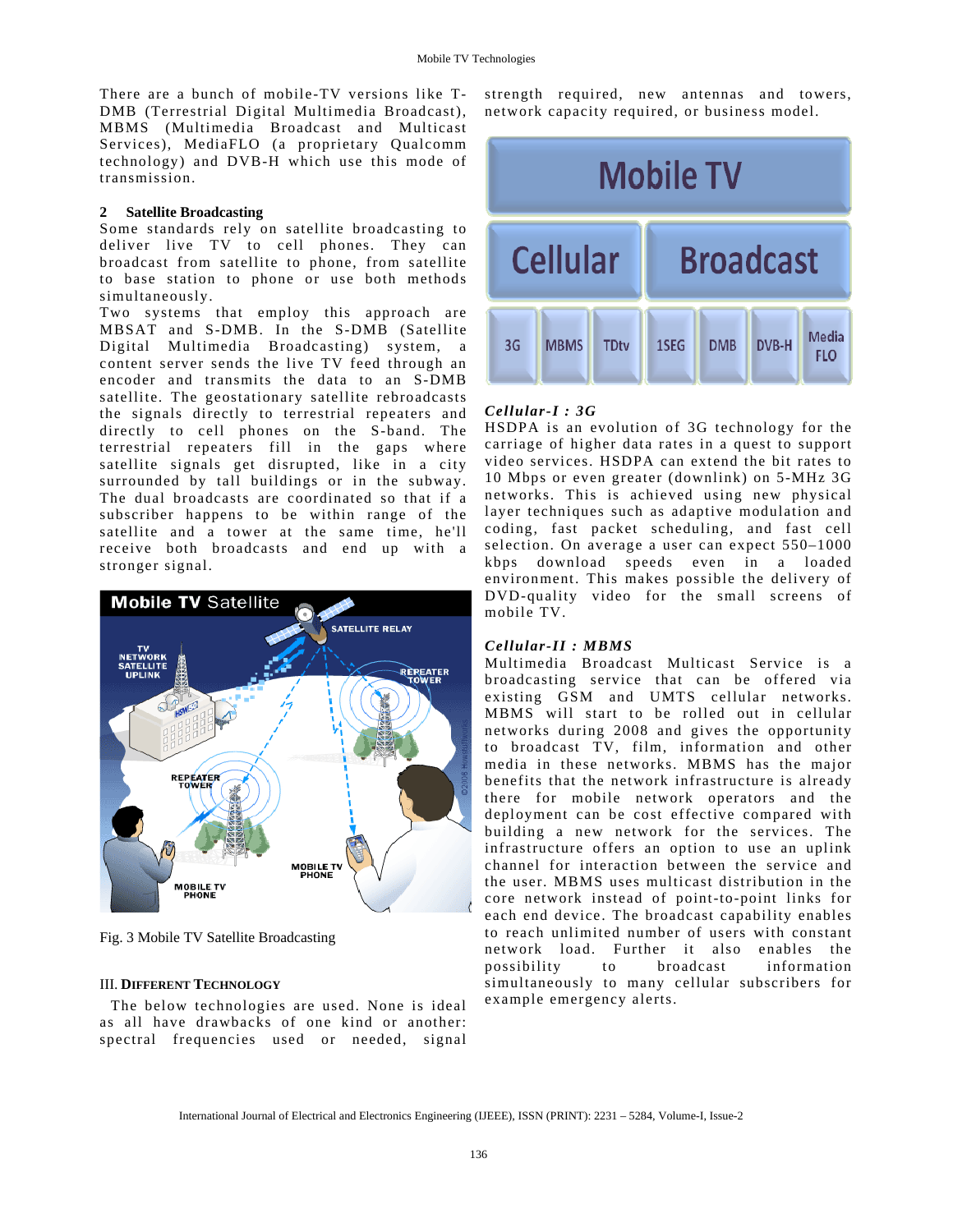#### *Cellular-III : TDtv*

TDtv combines IP Wireless commercial UMTS TD-CDMA solution and 3GPP Release 6 Multimedia Broadcast Multicast Service (MBMS) to deliver Mobile TV. TDtv operates in the universal unpaired 3G spectrum bands that are available worldwide at 1900MHz and 2010MHz. It allows UMTS operators to fully utilize their existing spectrum and base stations to offer mobile TV and multimedia packages without impacting other voice and data 3G services.

*Drawback*: It still needs separate RF transmitters installed on each base station. Integrating the network into a 3G network means that each operator has to build its own TDtv network rather than having a 3rd party build a network that all operators can access.

#### *Broadcast-I : 1SEG*

1SEG is a mobile terrestrial digital audio/video and data broadcasting service in Japan. Terrestrial digital broadcast in Japan (ISDB-T) is designed so that each channel is divided into 13 segments (plus one segment for separating channels). HDTV broadcast occupies 12 segments, and the remaining (13th) one segment is used for mobile receivers. Thus the name, '1seg'

*Drawback:* Almost a year after the 1seg trial Mobile reception is difficult, especially in a moving vehicle/train, as the signal quality deteriorates quickly even at speeds around 20 km/h (12 mph). This leaves the majority of the target audience for this service unable to receive it.

#### *Broadcast-II : DMB*

Digital Multimedia Broadcasting is made for transmissions on radio frequency bands band III (VHF) and L (UHF), for terrestrial.

The audio and video is encapsulated in MPEG-2 TS. In order to diminish the channel effects such as fading and shadowing, DMB modem uses OFDM-DQPSK modulation. A single-chip T-DMB receiver is also provided by an MPEG-2 transport stream demultiplexer. DMB has several applicable devices such as mobile phone, portable TV, PDA and telematics devices for automobile.

*Drawback*: DMB is less efficient than DVB-H, but DMB can still carry almost 4 times as many radio stations as DAB, and is therefore almost 4 times cheaper to implement in terms of cost per service.

#### *Broadcast-III : DVB-H*

Digital Video Broadcasting technology is a superset of the very successful DVB-T (Digital

Video Broadcasting - Terrestrial) system for digital terrestrial television, with additional features to meet the specific requirements of handheld, battery-powered receivers.

All data is transmitted in MPEG-2 transport streams with some additional constraints (DVB-MPEG). DVB-H can offer a downstream channel at high data rates which can be used as standalone or as an enhancement of mobile telecommunication networks which many typical handheld terminals are able to access anyway. Time slicing technology is employed to reduce power consumption for small handheld terminals

![](_page_3_Figure_15.jpeg)

Fig. 4 Digital Multimedia Broadcasting

Now these technologies and knowledge - which include acquisition content processing, CBR and VBR encoding, multiplexing, encapsulation, modulation and network adaptation with overall system management; including automated redundancy - have been applied to the mobile world to produce a highly efficient ecosystem for broadcasting to mobile devices.

European Union has announcement of a single mobile TV standard and as expected DVB-H.

DRAWBACK: DVB-H is a good solution but high license costs and L-band spectrum would damage its business case.

![](_page_3_Figure_20.jpeg)

Fig. 5 Digital Video Broadcasting

International Journal of Electrical and Electronics Engineering (IJEEE), ISSN (PRINT): 2231 – 5284, Volume-I, Issue-2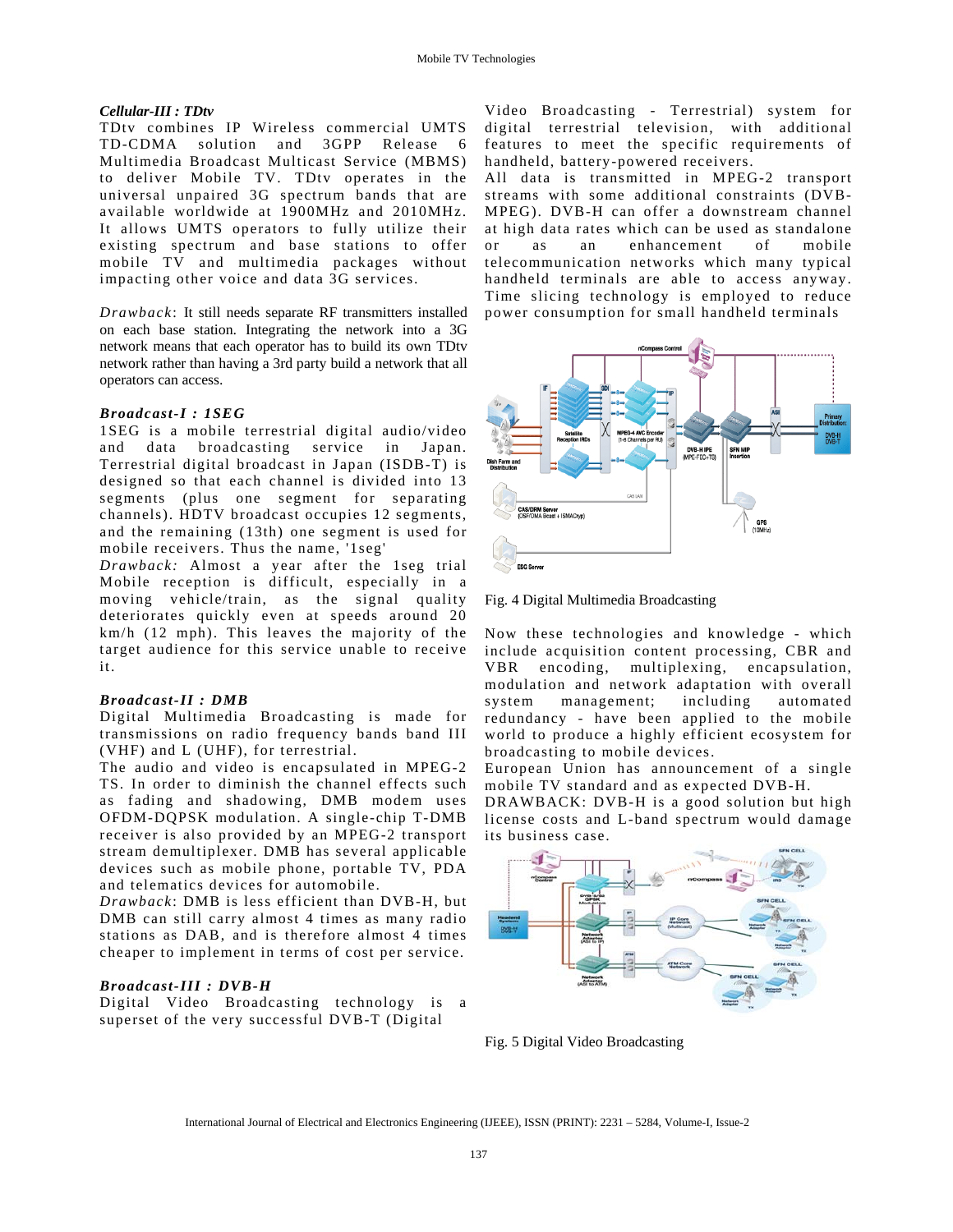## *Broadcast-IV : MediaFLO*

MediaFLO is Qualcomm's new technology to broadcast data to portable devices such as cell phones and PDAs. Broadcast data will include multiple real-time audio and video streams, individual, non-real-time video and audio "clips", as well as IP Datacast application data such as stock market quotes, sports scores, and weather reports. The data transmission path is one-way, from the tower to the device. The MediaFLO system transmits data on a frequency separate from the frequencies used by current cellular networks.

![](_page_4_Picture_3.jpeg)

Fig. 6 Media FLO

## **IV. COMPARISON BETWEEN DIFFERENT BROADCAST TECHNOLOGY**

|                                       | DVB-H                                                | MediaFL0™                                       | <b>ISDB-T</b>            | <b>DMB</b>                             |
|---------------------------------------|------------------------------------------------------|-------------------------------------------------|--------------------------|----------------------------------------|
| <b>Standard</b>                       | Open                                                 | Proprietary                                     | Open                     | Open                                   |
| <b>Regions</b>                        | US, Europe,<br>parts of Asia                         | <b>US</b>                                       | Japan                    | Korea, expanding<br>to other countries |
| <b>Air Interface</b>                  | <b>OFDM</b>                                          | <b>OFDM</b>                                     | OFDM (sub-banded)   OFDM |                                        |
| <b>Service</b><br><b>Availability</b> | Mid 2005, open<br>US spectrum<br>nationwide<br>todav | 2006 (locally<br>through analog<br>TV channels) | <b>Early 2006</b>        | Today                                  |
| <b>Handset</b><br><b>Availability</b> | <b>Today from</b><br>several OEMs                    | 2006                                            | 2006                     | <b>Today from</b><br>several OEMs      |

Fig. 7 Comparison between different technologies

## **V. CHALLENGES**

## **Device Manufacturer's challenges***:*

**1. High Power Consumption:** Battery technology for mobile portable devices may be stuck in a rat's race. Battery life improved can be eaten up by the upgraded mobile content and enhanced functions.

**2. Memory:** To support the high buffer requirements of the mobile TV. Current memory capabilities will not be suited for long hours of mobile TV viewing.

**3. User Interface Design:** A large number of mobile phones do not support mobile TV; users have to purchase new handsets with improved LCD display and user interface that support mobile TV.

**4. Processing Power:** Device manufacturers should improve the processing power significantly to support a MIPS intensive application like mobile TV

## *Content Provider's challenges*

The mobile TV industry opens up a new market for the content specifically tailored for mobile TVs. These could include making new mobisodes –mobile episodes of popular shows which are relatively shorter in length (3 to 5 minutes), modifying the content to suit mobile TV. Providers need to think of innovative ways of editing content, increasing close-up shots for clarity on small screen, etc.

## **VI. SOLUTION**

## **Alcatel's Unlimited Mobile TV**

Alcatel's solution for mass-market mobile TV consists of a mix of nicest and broadcast technologies - a solution that employs hybrid satellite/terrestrial architecture. This 3G-friendly architecture allows mobile operators to protect and leverage their 3G investments, while cooperating with other industry players to take full advantage of the booming mobile TV market. It solution provides mobile users with a highquality mobile TV service on mobile phones and other devices - any time, any place. With this solution, operators can offer a large number of TV programs, in one or several countries, with superior quality of indoor coverage. The result is a universal solution, which offers an unlimited number of channels, an unlimited audience with unlimited coverage and maximum interactivity, and guaranteed unlimited usage.

## **Bharti Telesoft's Video Delivery Platform**

Bharti Telesoft's VDP hosts, manages, and delivers multimedia (video, data and voice) content right to the mobile handset – quickly and efficiently.

As the demands for up-to-the-minute content multiply, VDP scales to handle growing volumes of concurrent video sessions and increasing demands for content download – and upload.With Bharti Telesoft's Video Delivery Platform (VDP), mobile operators can provide call-based video services to subscribers, and store and manage